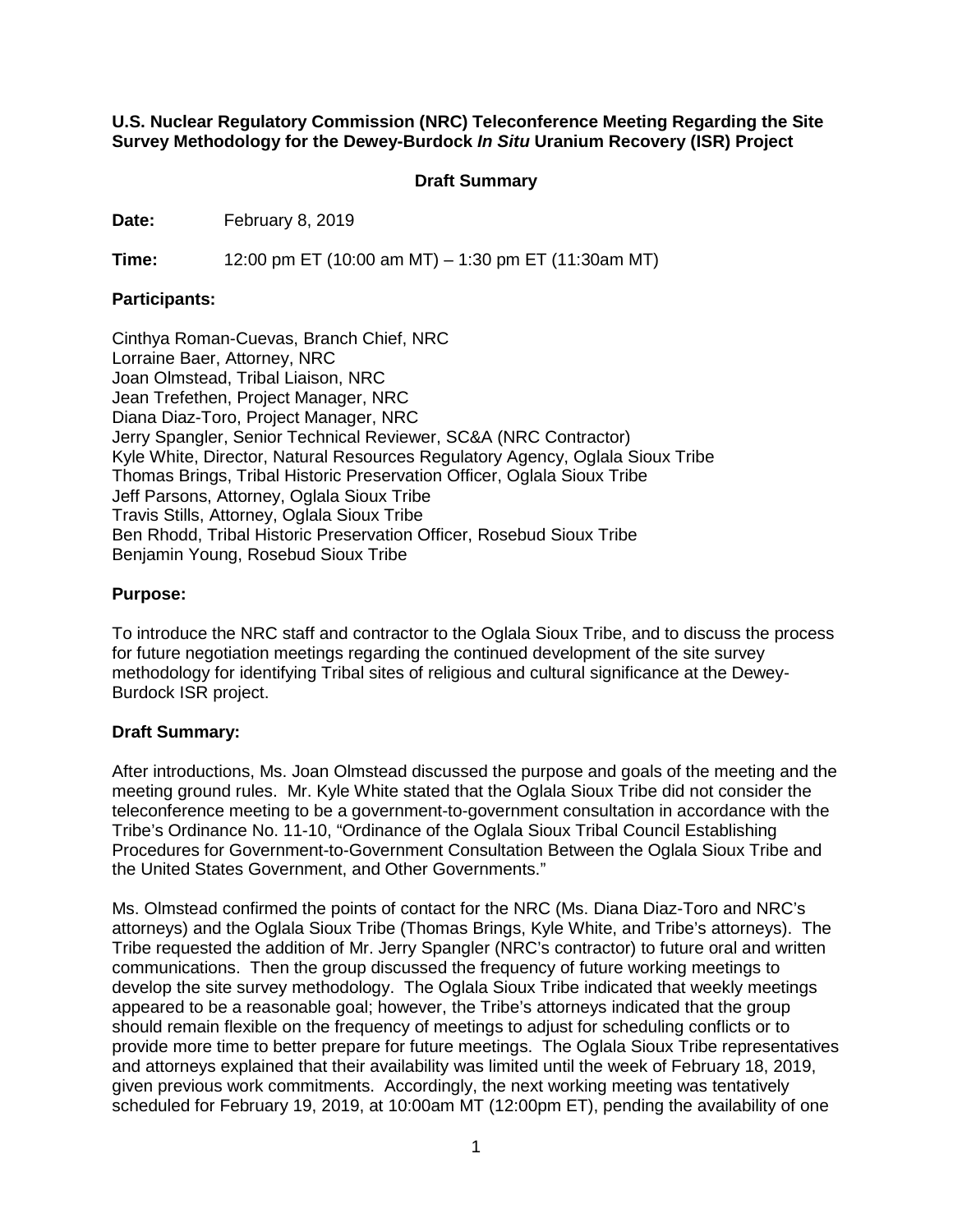NRC participant. Notwithstanding, the NRC staff anticipated providing this meeting summary, the draft agenda, and a working document related to the site survey methodology on February 12, 2019. The Oglala Sioux Tribe's goal is to provide comments on this meeting summary and draft February 22, 2019 agenda back to the NRC staff by February 15, and comments on the draft cultural resources methodology document before the February 19 meeting.

The NRC staff also proposed to use a combination of webinars and teleconference calls to conduct the working meetings. Webinars are useful for drafting documents in real time. Mr. Travis Stills, however, explained that webinars can be challenging at times and requested that the material be provided electronically ahead of the meeting in the event that webinars cannot be used. With respect to documentation of the meetings, the NRC staff proposed the use of transcripts to facilitate accurately capturing the information shared and exchanged. The Oglala Sioux Tribe's attorneys, however, shared itstheir concerns that transcribing meetings constrains participants' willingness to engage in open conversations, and that culturally sensitive topics could arise. As a result, the group decided to use written meeting summaries as the documentation vehicle for future meetings. For NRC staff-led meetings, the staff will draft the meeting summary and provide it to the Tribe for their review and comment. The NRC staff stressed the importance of timely finalization of the meeting summaries prior to the next meeting.

The Oglala Sioux Tribe's attorneys also shared itstheir concerns with the Tribal Liaison. The Tribe's attorney stated that itthey expected the Tribal Liaison's role to be a neutral facilitator, and requested Ms. Olmstead give references from other Tribes with whom she has previously worked. The Tribe's attorneys stated that it they expected the Tribal liaison to provide the NRC staff further guidance on tribal culture sensitivity. Ms. Olmstead explained that her role is a facilitator. She will ensure that the NRC staff understands the Tribe's position and recommendations so that an informed decision can be made, but she does not advocate for any one party. She also discussed her background and experience, which includes being a member of the NRC's facilitator program, developing training for NRC staff on Tribal issues and policies, and in her former capacity as an OGC attorney, helping develop the NRC's Tribal Policy Statement, Tribal Protocol Manual, and consulting with other Tribal governments on NRC licensing actions and programs. Ms. Olmstead also stated that she has a B.A. in Anthropology. Ms. Lorraine Baer explained that, due to the facilitator's role and the purpose and focus of the future discussions (i.e., developing the site survey methodology), discussing the tribal liaison's references from other Tribes would not be practical or necessary.

The parties next discussed the Oglala Sioux Tribe's February 22, 2019, meeting of its Tribal Historic Preservation Advisory Council. Mr. Kyle White explained that the Council consists of Tribal Elders that have expertise on historic preservation matters and, accordingly, provide direction to the Tribe and advice to the Tribe's Tribal Council. The expectation would be to continue discussing the site survey methodology at the meeting. Mr. White also stated that the Council had been given the Oglala Sioux Tribe's June 15, 2018, cultural resources survey methodology proposal. Mr. White requested that the NRC staff consider that proposal without focusing on the budget. The NRC staff anticipated attending the meeting on February 22. The Tribe anticipates sharing the Tribal Historic Preservation Advisory Council meeting agenda the week of February 11, 2019.

Finally, with respect to the working document that the NRC staff is developing, the document consolidates information that has been previously shared and discussed in different documents (e.g., the NRC's March 16, 2018 Approach, and the November 21, 2018, NRC letter) and meetings with the Tribes (e.g., June 2018 meetings), and builds upon that information with the